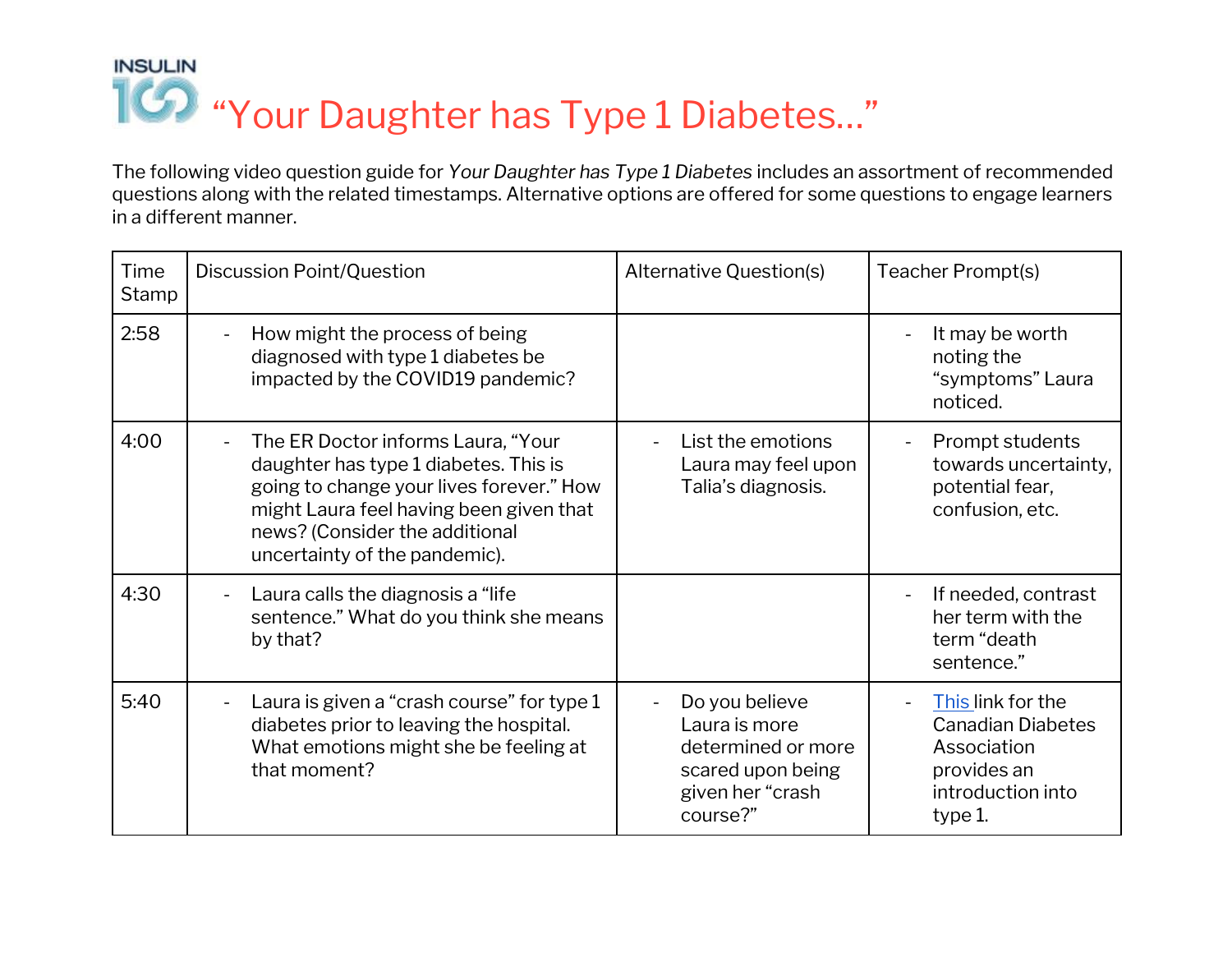

| 6:09  | What difficulties might Talia have with<br>the insulin injections?<br>What potential solutions might Laura<br>develop to solve this problem?                                                     | Prompt students to<br>Talia's age.<br>Possible difficulties<br>and normal dislike of<br>needles<br>How do your<br>parents/guardians<br>convince you to do<br>things you may not<br>want to do? |
|-------|--------------------------------------------------------------------------------------------------------------------------------------------------------------------------------------------------|------------------------------------------------------------------------------------------------------------------------------------------------------------------------------------------------|
| 6:52  | Laura made a point of repeating the<br>phrase, "You are brave, you are strong,<br>you are loved." What is the message<br>within this phrase?                                                     |                                                                                                                                                                                                |
| 8:51  | Why might Talia have started to<br>incorporate her insulin treatment into her<br>play?                                                                                                           | Did any students<br>use things they saw<br>or experienced in<br>their play?                                                                                                                    |
| 10:11 | Why is Laura happy that Talia is feisty?                                                                                                                                                         | Define "feisty"                                                                                                                                                                                |
| 12:36 | Laura provides one of Dr. Banting's most<br>famous quotes, "Insulin does not belong<br>to me, insulin belongs to the world." Why<br>might this quote resonate with Laura and<br>people like her? | Why are different<br>quotes significant to<br>different people?<br>Inspire, relate, etc.                                                                                                       |